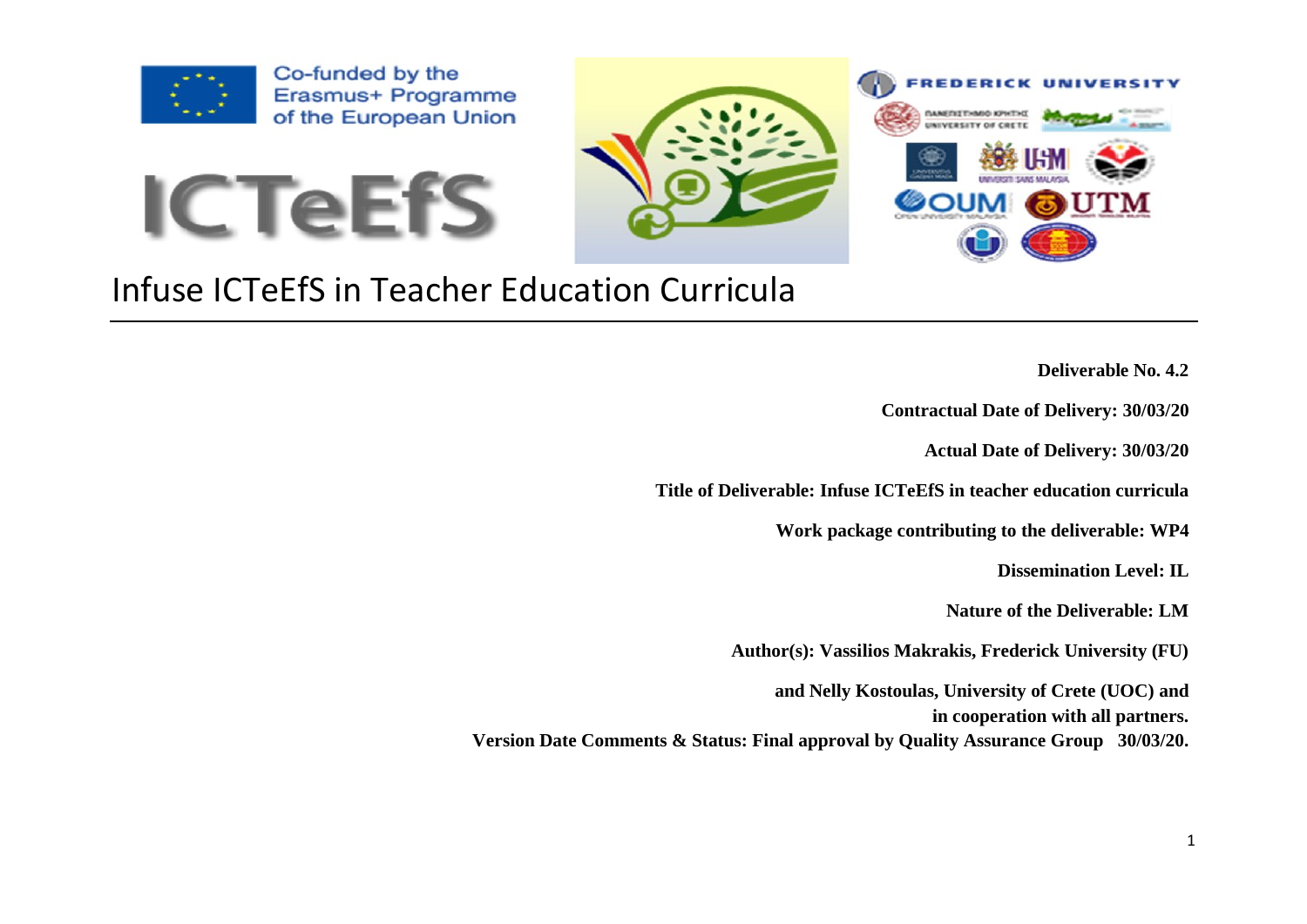**Project Funding**  Project Full Title**: ICT-enabled In-service Training of Teachers to Address Education for Sustainability** Project Acronym: **ICTeEfS** Project number: **598623-EPP-1-2018-1-CY-EPPKA2-CBHE-JP** EC Programme: **ERASMUS +** Agreement number: **(2018-3774-001-001)** Start date: **15th January, 2019** Duration: **3 years**  Budget: **€ 991.711**

## **Disclaimer**

The content in this deliverable expresses the views of the authors and the ICTeEfS Consortium and does not necessarily reflect the views of the European Commission. The European Commission is not liable for any use that may be made of the information contained herein.

## **Executive Summary**

The methodology used for the infusion of ICTefS in teacher education curricula is based on the template presented here. This template is structured on the basis of the 17 Sustainable Development Goals (SDGs), the annually international/world days declared mostly by the United Nations as well as UNESCO. Since the final recipients will be compulsory and secondary education students through educating prospective teachers, especially at the partners' Faculties of Education and related to education faculties, in-service teachers, we have divided curricula into four curriculum areas: Social Studies (e.g. Civics, Geography, History, Economics, Life Skills, Business, etc.), Sciences (e.g. Physics, Biology, etc.), Mathematics and Language Arts, asking our academic staff, especially from teacher education faculties to develop interdisciplinary student-driven learning activities, reflecting and enriching the school curricula contextualized through the international/world days of the relevant SDGs. This innovative methodological approach is expected to provide, at the first phase, creative good examples which will be used for the ICTeEfS training of ICT coordinators. The outcomes of this template will be used for enriching the revised course modules (D4.3).

Considering that hundreds of ICT teacher coordinators will be trained, this methodology will generate thousands of ICTeEfS student-driven lesson plans and activities. This methodology has been discussed in the 1<sup>st</sup> regional train-the-trainer workshops in Johor, Malaysia and during the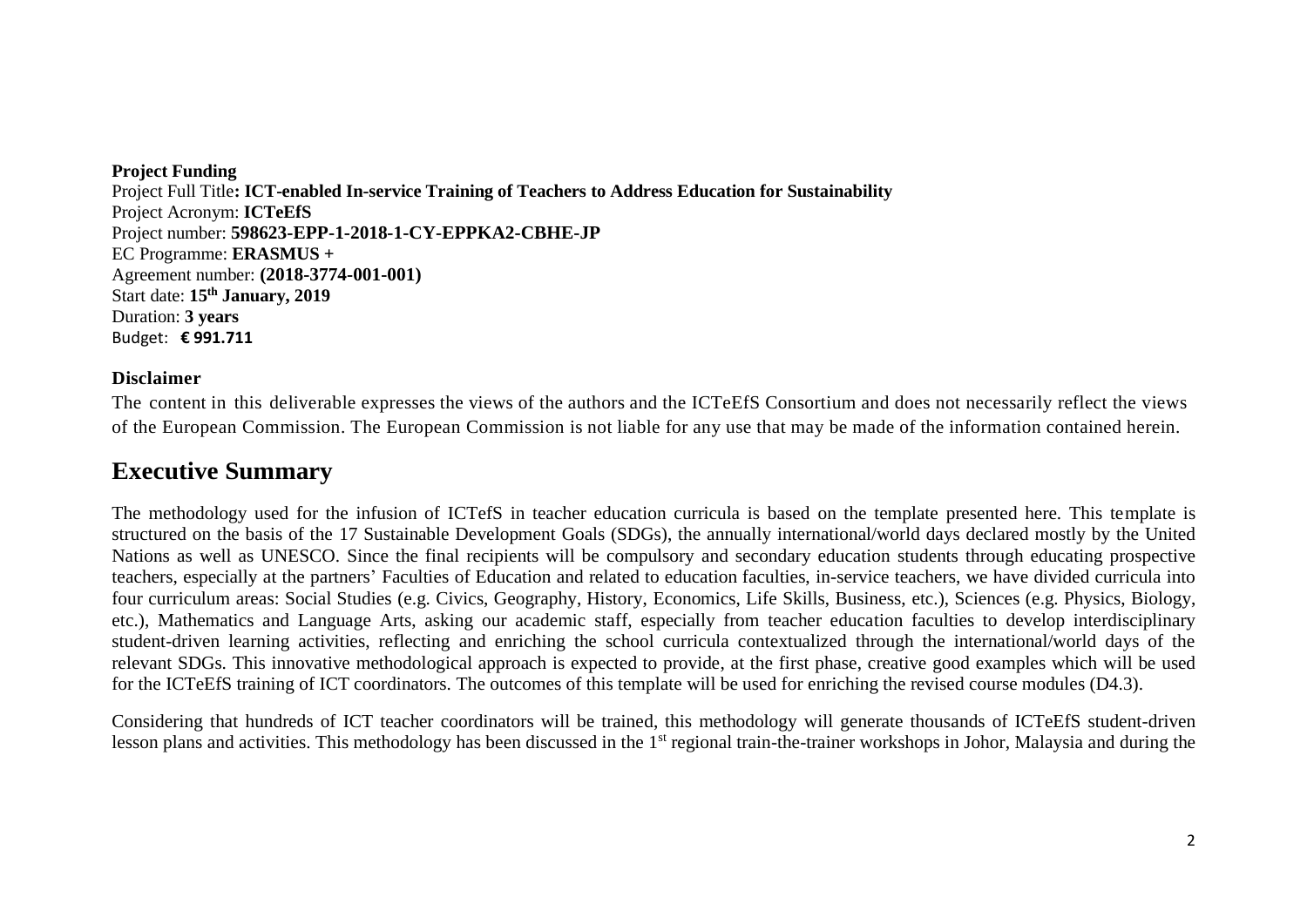2<sup>nd</sup> regional train-the-trainer workshops in Bandung, Indonesia, we have the opportunity to assess a number of good examples provided in the D<sub>4</sub>.4.

| <b>SDGs SHORT</b><br><b>DEFINITION</b>                  | <b>Annual</b><br>international/world<br>days declared mostly<br>by the United<br><b>Nations and</b><br><b>UNESCO</b> in relevant<br>SDG <sub>s</sub> .                                                       | Doing this work will provide us with the resources to train teacher educators how to infuse<br>sustainability issues across primary and secondary school curricula. Based on the celebrated days listed<br>in each SDG suggest activities that cross-cut the themes of the days and are suitable for either primary<br>or secondary school learners enabled by ICTs (e.g. Web 2 tools, augmented reality) connecting the<br>following curriculum areas. An example is provided in SDG1. In each activity suggested, write down<br>what knowledge, skills, attitudes/values and action competences are developed through the suggested<br>activities in each curriculum area integrated as well as the relevant units in the text-books (e.g. Math<br>Grade 3, text-book unit X, page xx). |                                                 |                                                                                                                                                                                                                                                                                                                                         |                                                                                                                                                                                                                                                                     |  |  |
|---------------------------------------------------------|--------------------------------------------------------------------------------------------------------------------------------------------------------------------------------------------------------------|-------------------------------------------------------------------------------------------------------------------------------------------------------------------------------------------------------------------------------------------------------------------------------------------------------------------------------------------------------------------------------------------------------------------------------------------------------------------------------------------------------------------------------------------------------------------------------------------------------------------------------------------------------------------------------------------------------------------------------------------------------------------------------------------|-------------------------------------------------|-----------------------------------------------------------------------------------------------------------------------------------------------------------------------------------------------------------------------------------------------------------------------------------------------------------------------------------------|---------------------------------------------------------------------------------------------------------------------------------------------------------------------------------------------------------------------------------------------------------------------|--|--|
|                                                         |                                                                                                                                                                                                              |                                                                                                                                                                                                                                                                                                                                                                                                                                                                                                                                                                                                                                                                                                                                                                                           | <b>CURRICULUM AREAS</b>                         |                                                                                                                                                                                                                                                                                                                                         |                                                                                                                                                                                                                                                                     |  |  |
|                                                         |                                                                                                                                                                                                              | Social Studies (e.g. Civics, Geography,<br>History, Economics, Life Skills, Business,<br>etc.)                                                                                                                                                                                                                                                                                                                                                                                                                                                                                                                                                                                                                                                                                            | Sciences (e.g.<br>Physics, Biology,<br>$etc.$ ) | <b>Mathematics</b>                                                                                                                                                                                                                                                                                                                      | <b>Language Arts</b>                                                                                                                                                                                                                                                |  |  |
| <b>SDG1:</b> End poverty in<br>all its forms everywhere | 5 September<br><b>International Day of</b><br>Charity<br>(A/RES/67/105)<br>17 October International<br>Day for the Eradication<br>of Poverty<br>(A/RES/47/196)<br>20 February World Day<br>of Social Justice | After solving the math problem, ask learners in the<br>class to listen to the following story<br>https://www.youtube.com/watch?v=DAWgr8FUtfM<br>Introduce learners the theme of living wage vs<br>minimum wage connecting it to human rights and<br>social justice.                                                                                                                                                                                                                                                                                                                                                                                                                                                                                                                       |                                                 | Anna is a university<br>student coming from<br>a poor family. Thus,<br>she has to work in<br>order to support her<br>life and studies. She<br>has found a work in a<br>cafeteria. Her boss<br>gives her 2.80 euros<br>per hour refusing to<br>give her social<br>insurance. She works<br>five days a week for 8<br>hours a day, usually | Compare Anna's<br>earnings and cost<br>of living. Imagine<br>that you are in<br>Anna's position,<br>how would you<br>feel? Does Anna<br>have a decent life<br>with her salary? Is<br>there any<br>violation of<br>human rights?<br>If you were<br>Anna's boss, what |  |  |

## **Template for the Infusion of ICTeEfS Teacher Education Curricula**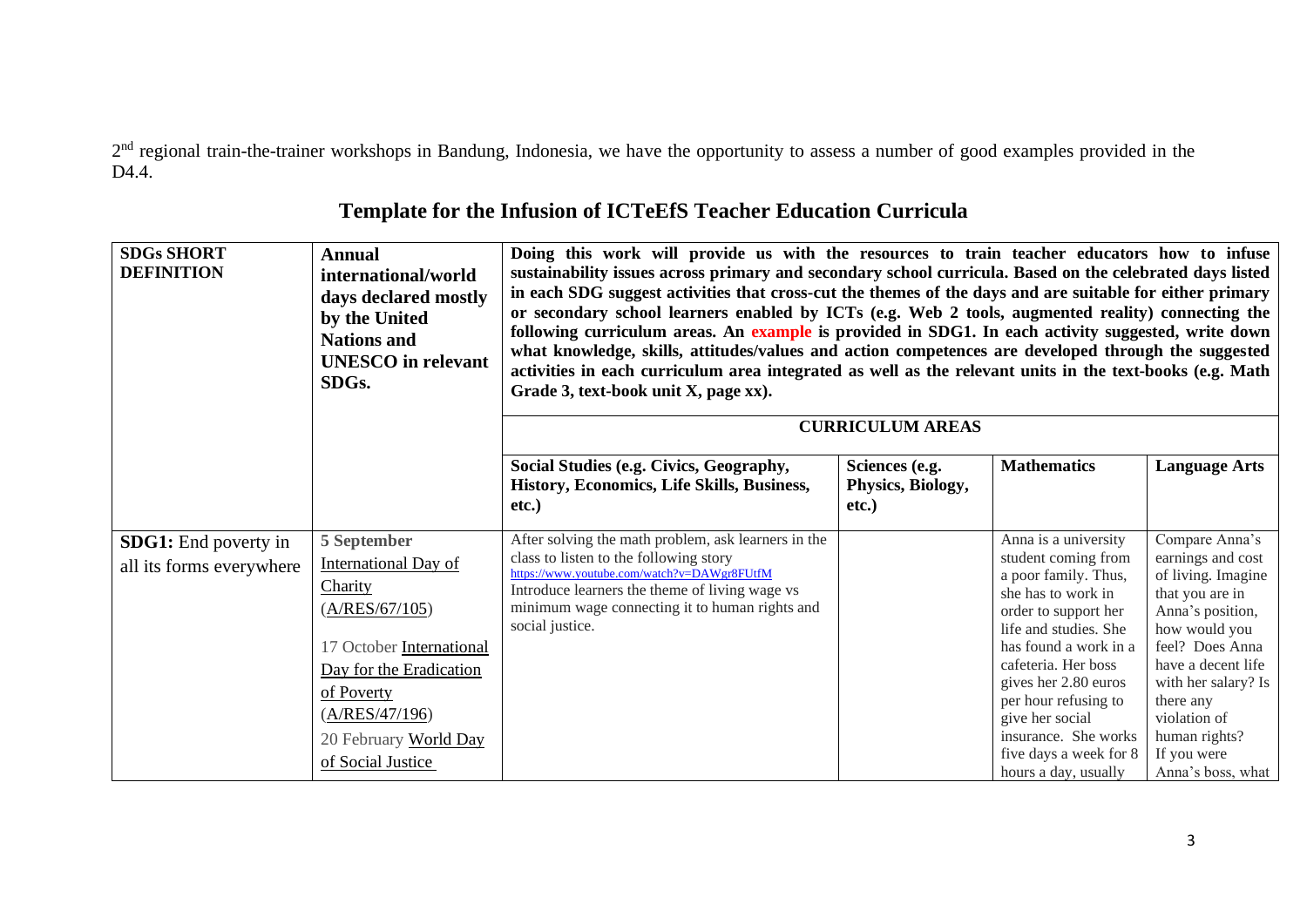|                                                   | (A/RES/62/10) |  | from late afternoon to<br>late night. How much<br>does she earn per<br>month? Let's now try<br>to calculate some of | would you do?<br>How the story in<br>the video is<br>related to Anna's<br>case? |
|---------------------------------------------------|---------------|--|---------------------------------------------------------------------------------------------------------------------|---------------------------------------------------------------------------------|
|                                                   |               |  | Anna's monthly<br>expenses, using                                                                                   | Do you know any<br>similar cases in                                             |
|                                                   |               |  | Excel:<br>• Daily tickets to go                                                                                     | your community?                                                                 |
|                                                   |               |  | and get back and                                                                                                    |                                                                                 |
|                                                   |               |  | from work: $1.40 \in$<br>• Rent: 150€ (Sharing                                                                      |                                                                                 |
|                                                   |               |  | a room)<br>• Utility accounts: 70                                                                                   |                                                                                 |
|                                                   |               |  | €                                                                                                                   |                                                                                 |
|                                                   |               |  | How much are the<br>above costs?                                                                                    |                                                                                 |
|                                                   |               |  | Is there something<br>else that we have not                                                                         |                                                                                 |
|                                                   |               |  | calculated?                                                                                                         |                                                                                 |
|                                                   |               |  | If so, include it too!                                                                                              |                                                                                 |
| What competences                                  |               |  |                                                                                                                     |                                                                                 |
| encompassing                                      |               |  |                                                                                                                     |                                                                                 |
| knowledge, skills,                                |               |  |                                                                                                                     |                                                                                 |
| attitudes/values and/or                           |               |  |                                                                                                                     |                                                                                 |
| capacities are developed<br>through the suggested |               |  |                                                                                                                     |                                                                                 |
| activity?                                         |               |  |                                                                                                                     |                                                                                 |
|                                                   |               |  |                                                                                                                     |                                                                                 |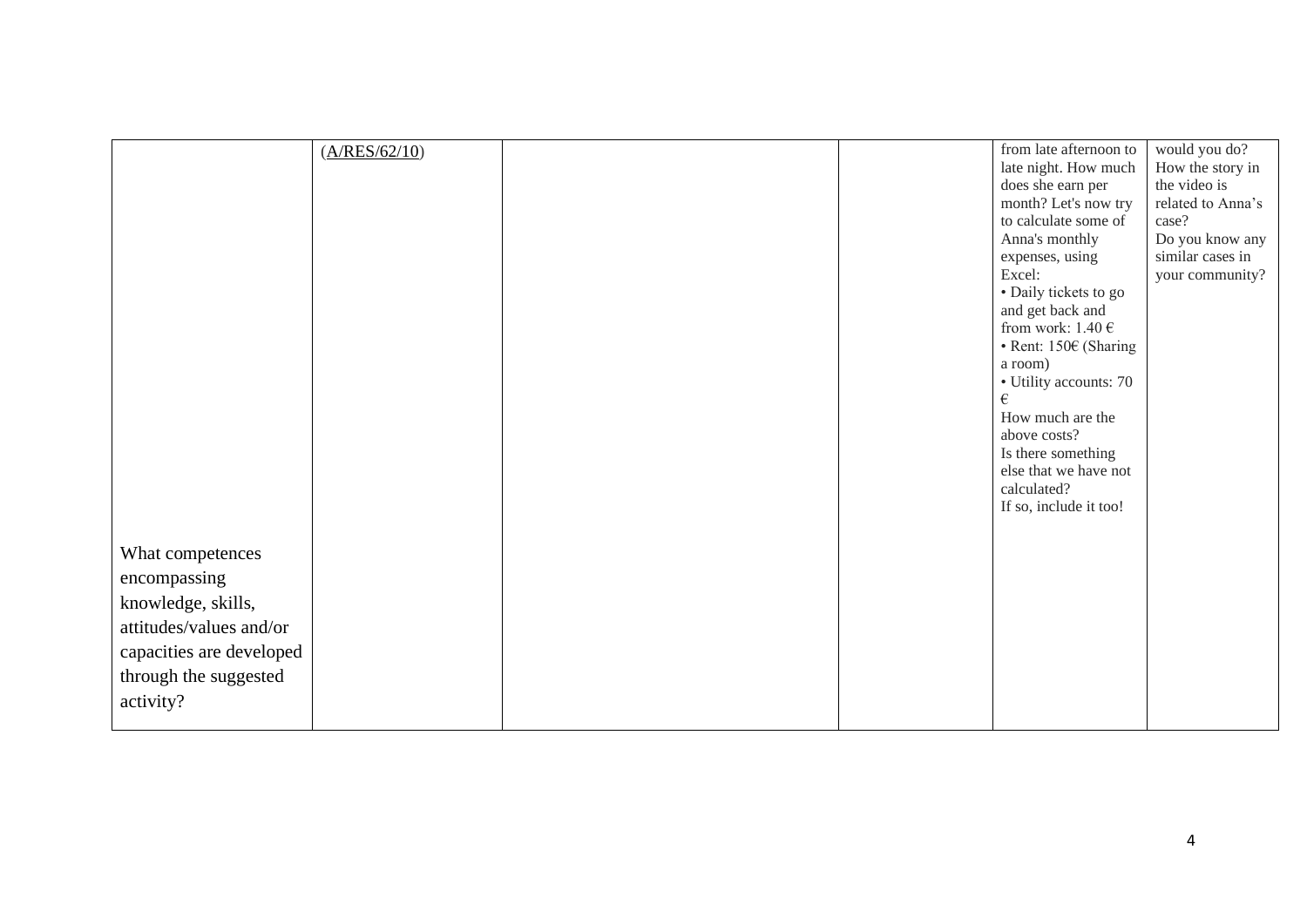| The relevant units in the                                                                                                                           |                                                                                                            |  |  |
|-----------------------------------------------------------------------------------------------------------------------------------------------------|------------------------------------------------------------------------------------------------------------|--|--|
| text-books (e.g. Math                                                                                                                               |                                                                                                            |  |  |
| Grade 3, text-book unit                                                                                                                             |                                                                                                            |  |  |
| X, page xx).                                                                                                                                        |                                                                                                            |  |  |
| SDG2: End hunger,                                                                                                                                   | 28 May World Hunger                                                                                        |  |  |
| achieve food security                                                                                                                               | Day                                                                                                        |  |  |
| and improved nutrition,<br>and promote<br>sustainable agriculture                                                                                   | 7 June World Food<br>Safety<br>Day (A/RES/73/250)<br>16 October World Food<br>$Day$ [FAO]<br>(A/RES/35/70) |  |  |
| What competences<br>encompassing<br>knowledge, skills,<br>attitudes/values and/or<br>capacities are developed<br>through the suggested<br>activity? |                                                                                                            |  |  |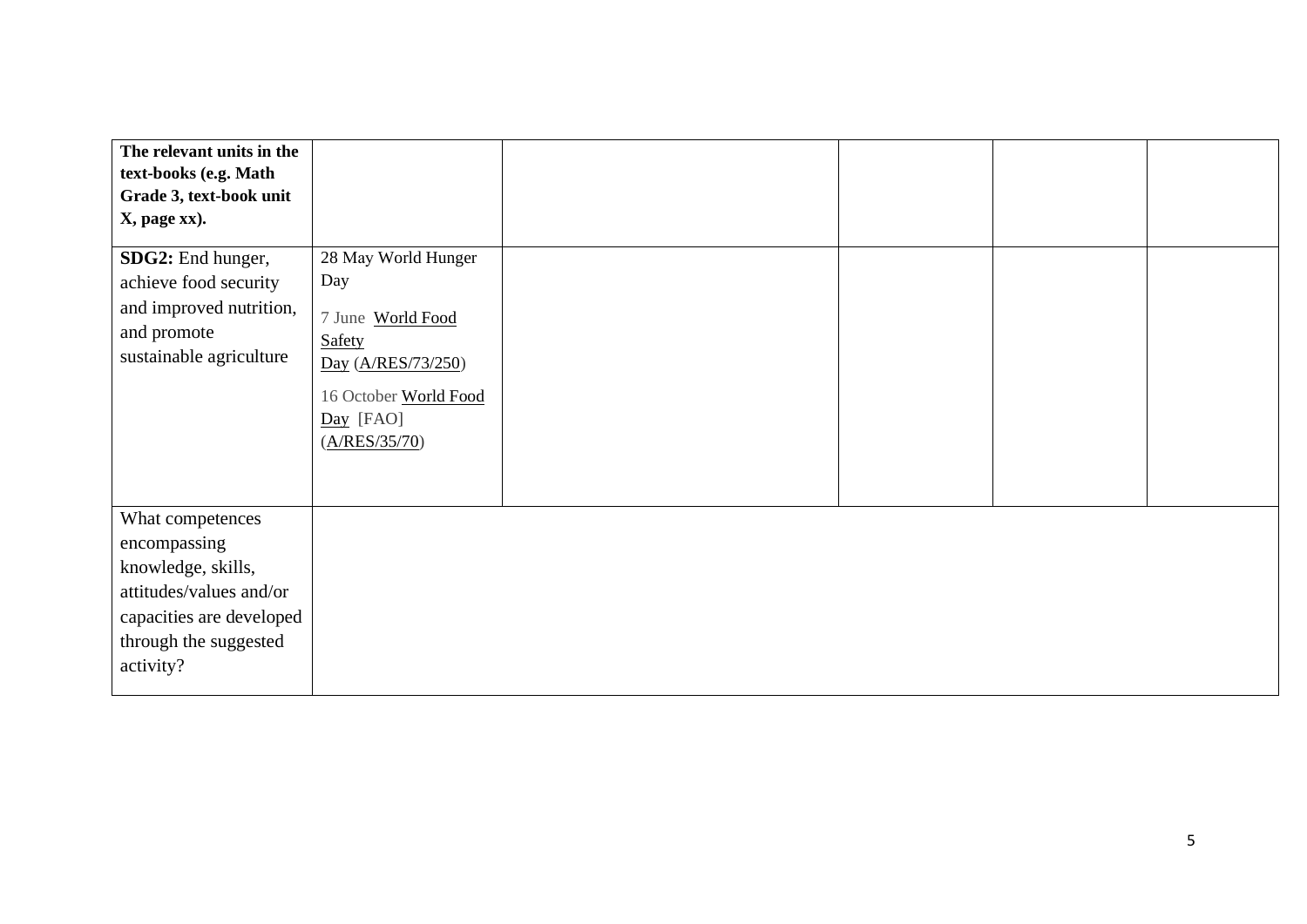| The relevant units in the   |                            |  |  |
|-----------------------------|----------------------------|--|--|
| text-books (e.g. Math       |                            |  |  |
| Grade 3, text-book unit     |                            |  |  |
| X, page xx).                |                            |  |  |
|                             |                            |  |  |
| <b>SDG3:</b> Ensure healthy | 20 March International     |  |  |
| lives and promote well-     | Day of Happiness           |  |  |
| being for all at all ages   | (A/RES/66/281)             |  |  |
|                             | 7 April World Health       |  |  |
|                             | $Day$ [WHO]                |  |  |
|                             | (WHA/A.2/Res.35)           |  |  |
|                             |                            |  |  |
|                             | 28 April World Day for     |  |  |
|                             | Safety and Health at       |  |  |
|                             | Work                       |  |  |
|                             | 15 June World Elder        |  |  |
|                             | <b>Abuse Awareness Day</b> |  |  |
|                             | (A/RES/66/127)             |  |  |
| What competences            |                            |  |  |
| encompassing                |                            |  |  |
| knowledge, skills,          |                            |  |  |
| attitudes/values and/or     |                            |  |  |
| capacities are developed    |                            |  |  |
| through the suggested       |                            |  |  |
| activity?                   |                            |  |  |
|                             |                            |  |  |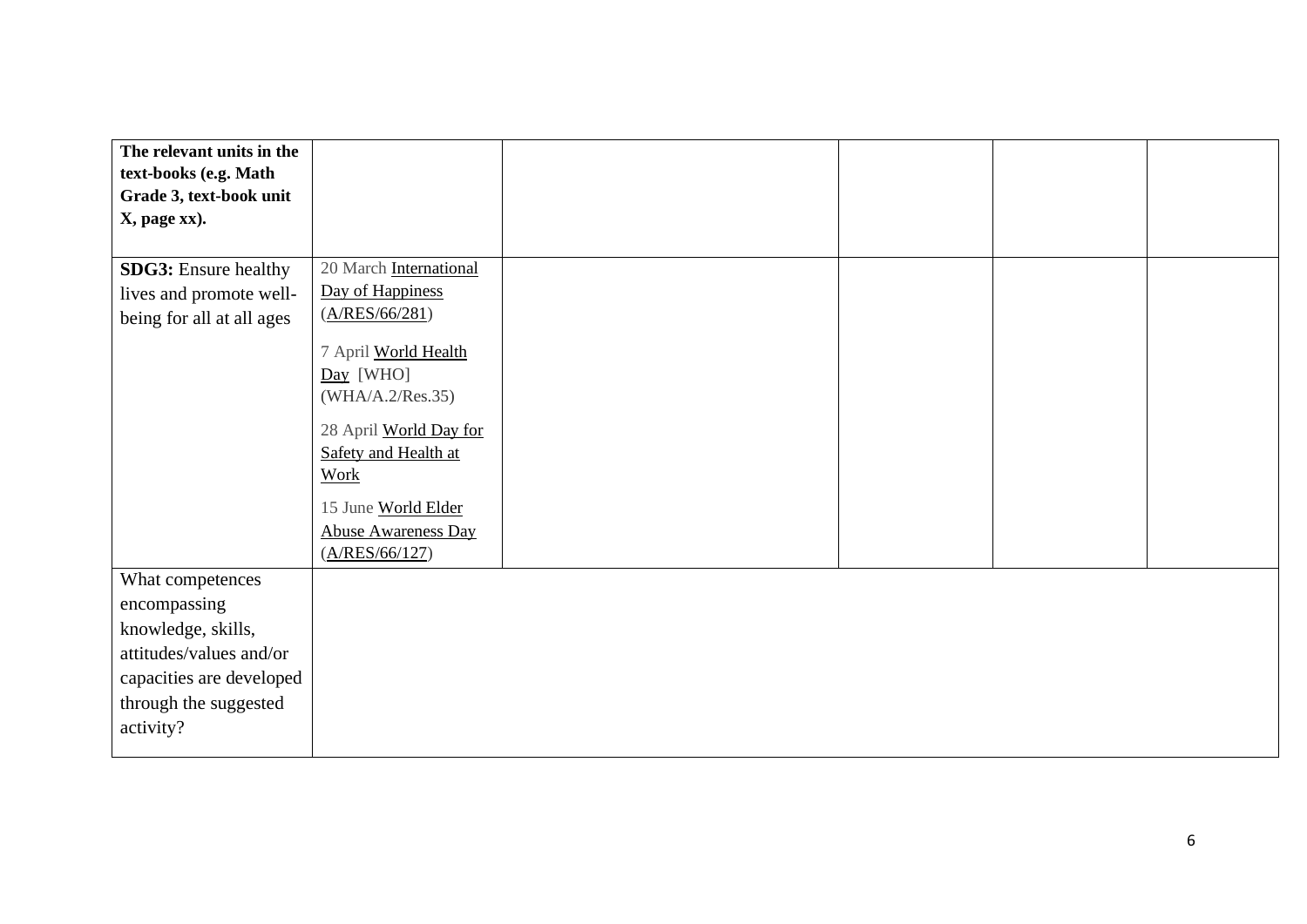| The relevant units in the<br>text-books (e.g. Math<br>Grade 3, text-book unit<br>X, page xx).                                                       |                                                                                                                                                                                                          |  |  |
|-----------------------------------------------------------------------------------------------------------------------------------------------------|----------------------------------------------------------------------------------------------------------------------------------------------------------------------------------------------------------|--|--|
| <b>SDG4:</b> Ensure inclusive<br>and equitable quality<br>education and promote<br>life-long learning<br>opportunities for all                      | 8 September<br><b>International Literacy</b><br>Day (UNESCO 14<br>C/Resolution 1.441)<br>28 September<br><b>International Day for</b><br>Universal Access to<br><b>Information</b> [UNESCO]<br>(38 C/70) |  |  |
| What competences<br>encompassing<br>knowledge, skills,<br>attitudes/values and/or<br>capacities are developed<br>through the suggested<br>activity? |                                                                                                                                                                                                          |  |  |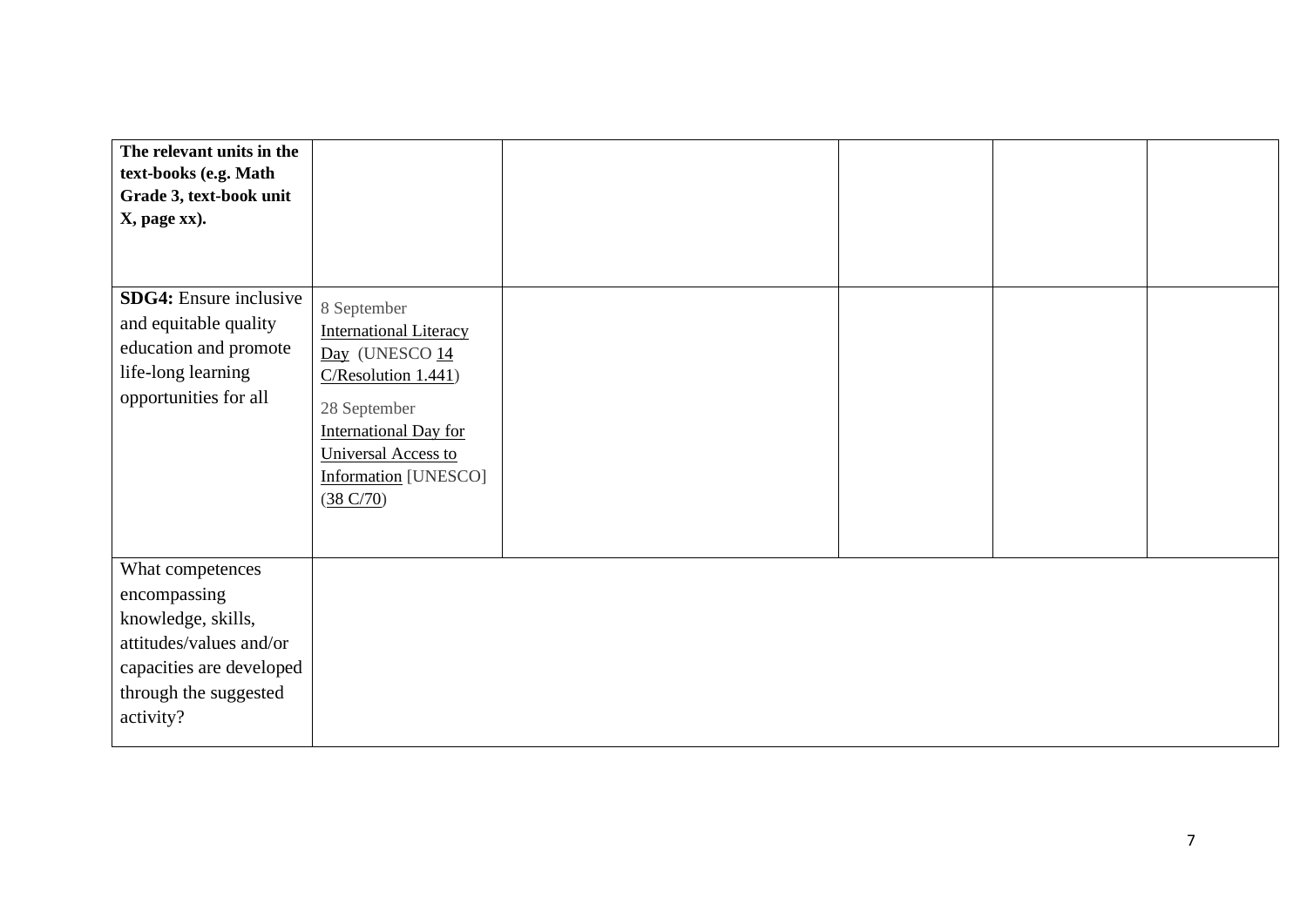| The relevant units in the |                                  |  |  |
|---------------------------|----------------------------------|--|--|
| text-books (e.g. Math     |                                  |  |  |
| Grade 3, text-book unit   |                                  |  |  |
| X, page xx).              |                                  |  |  |
|                           |                                  |  |  |
|                           |                                  |  |  |
|                           |                                  |  |  |
| SDG5: Achieve gender      | 11 February                      |  |  |
| equality and empower      | <b>International Day of</b>      |  |  |
| all women and girls       | Women and Girls in               |  |  |
|                           | Science (A/RES/70/212)           |  |  |
|                           |                                  |  |  |
|                           | 8 March International            |  |  |
|                           | <b>Women's Day</b>               |  |  |
|                           |                                  |  |  |
|                           | 25 November                      |  |  |
|                           | <b>International Day for the</b> |  |  |
|                           | <b>Elimination of Violence</b>   |  |  |
|                           | against Women                    |  |  |
|                           | (A/RES/54/134)                   |  |  |
| What competences          |                                  |  |  |
| encompassing              |                                  |  |  |
| knowledge, skills,        |                                  |  |  |
| attitudes/values and/or   |                                  |  |  |
|                           |                                  |  |  |
| capacities are developed  |                                  |  |  |
| through the suggested     |                                  |  |  |
| activity?                 |                                  |  |  |
|                           |                                  |  |  |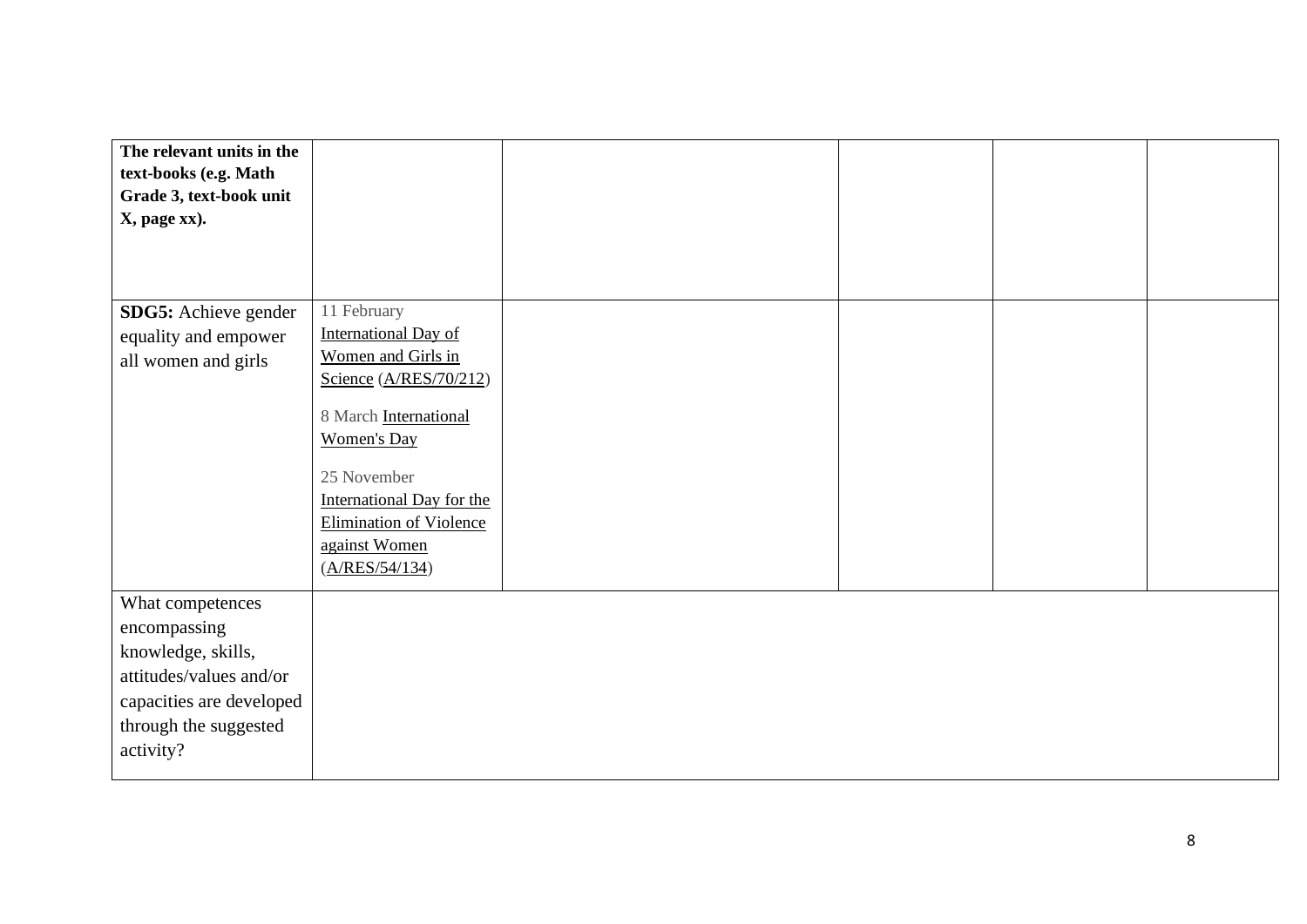| The relevant units in the                                                                                                                           |                                                                                                                              |  |  |
|-----------------------------------------------------------------------------------------------------------------------------------------------------|------------------------------------------------------------------------------------------------------------------------------|--|--|
| text-books (e.g. Math                                                                                                                               |                                                                                                                              |  |  |
| Grade 3, text-book unit                                                                                                                             |                                                                                                                              |  |  |
| X, page xx).                                                                                                                                        |                                                                                                                              |  |  |
|                                                                                                                                                     |                                                                                                                              |  |  |
| <b>SDG6:</b> Ensure<br>availability and<br>sustainable management<br>of water and sanitation<br>for all                                             | 22 March World Water<br>Day<br>12 December<br><b>International Universal</b><br><b>Health Coverage</b><br>Day (A/RES/72/138) |  |  |
|                                                                                                                                                     |                                                                                                                              |  |  |
| What competences<br>encompassing<br>knowledge, skills,<br>attitudes/values and/or<br>capacities are developed<br>through the suggested<br>activity? |                                                                                                                              |  |  |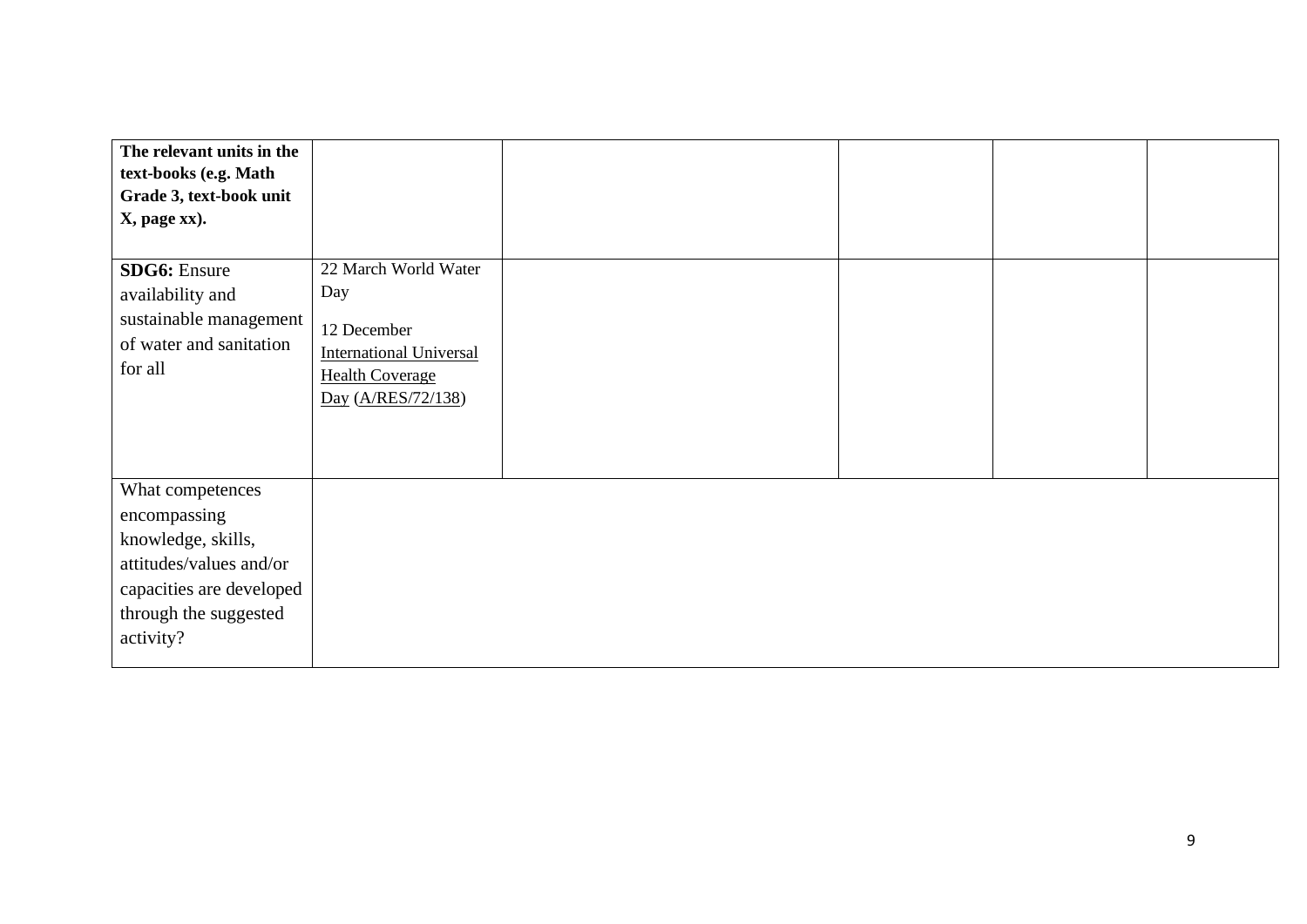| The relevant units in the     |                      |  |  |
|-------------------------------|----------------------|--|--|
| text-books (e.g. Math         |                      |  |  |
| Grade 3, text-book unit       |                      |  |  |
| X, page xx).                  |                      |  |  |
|                               |                      |  |  |
|                               |                      |  |  |
|                               |                      |  |  |
| <b>SDG7:</b> Ensure access to | 22 October World     |  |  |
| affordable, reliable,         | <b>Energy Day</b>    |  |  |
| sustainable, and modern       | 11 November          |  |  |
| energy for all                | International Day of |  |  |
|                               | Energy               |  |  |
|                               |                      |  |  |
|                               |                      |  |  |
| What competences              |                      |  |  |
| encompassing                  |                      |  |  |
| knowledge, skills,            |                      |  |  |
| attitudes/values and/or       |                      |  |  |
| capacities are developed      |                      |  |  |
| through the suggested         |                      |  |  |
| activity?                     |                      |  |  |
|                               |                      |  |  |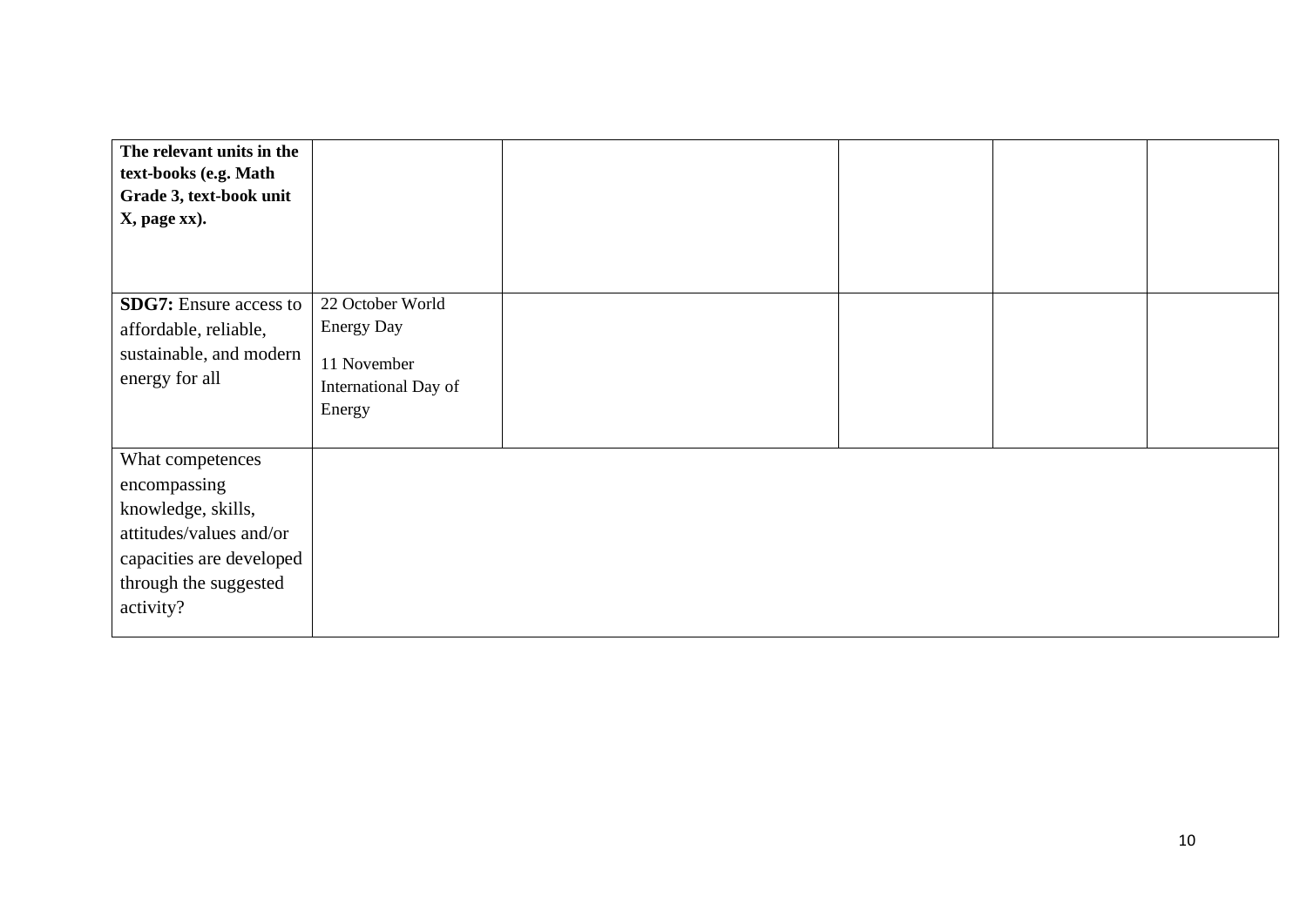| The relevant units in the                                                                                                                        |                                                                                                                                                                                                                                                                                                        |  |  |
|--------------------------------------------------------------------------------------------------------------------------------------------------|--------------------------------------------------------------------------------------------------------------------------------------------------------------------------------------------------------------------------------------------------------------------------------------------------------|--|--|
| text-books (e.g. Math<br>Grade 3, text-book unit<br>X, page xx).                                                                                 |                                                                                                                                                                                                                                                                                                        |  |  |
| <b>SDG8: Promote</b><br>sustained, inclusive and<br>sustainable economic<br>growth, full and<br>productive employment<br>and decent work for all | 12 June World Day<br><b>Against Child Labour</b><br>10 November World<br><b>Science Day for Peace</b><br>$\underline{\text{and}}$<br>Development (UNESCO<br>31 C/Resolution 20)<br>5 December<br><b>International Volunteer</b><br>Day for Economic and<br><b>Social Development</b><br>(A/RES/40/212) |  |  |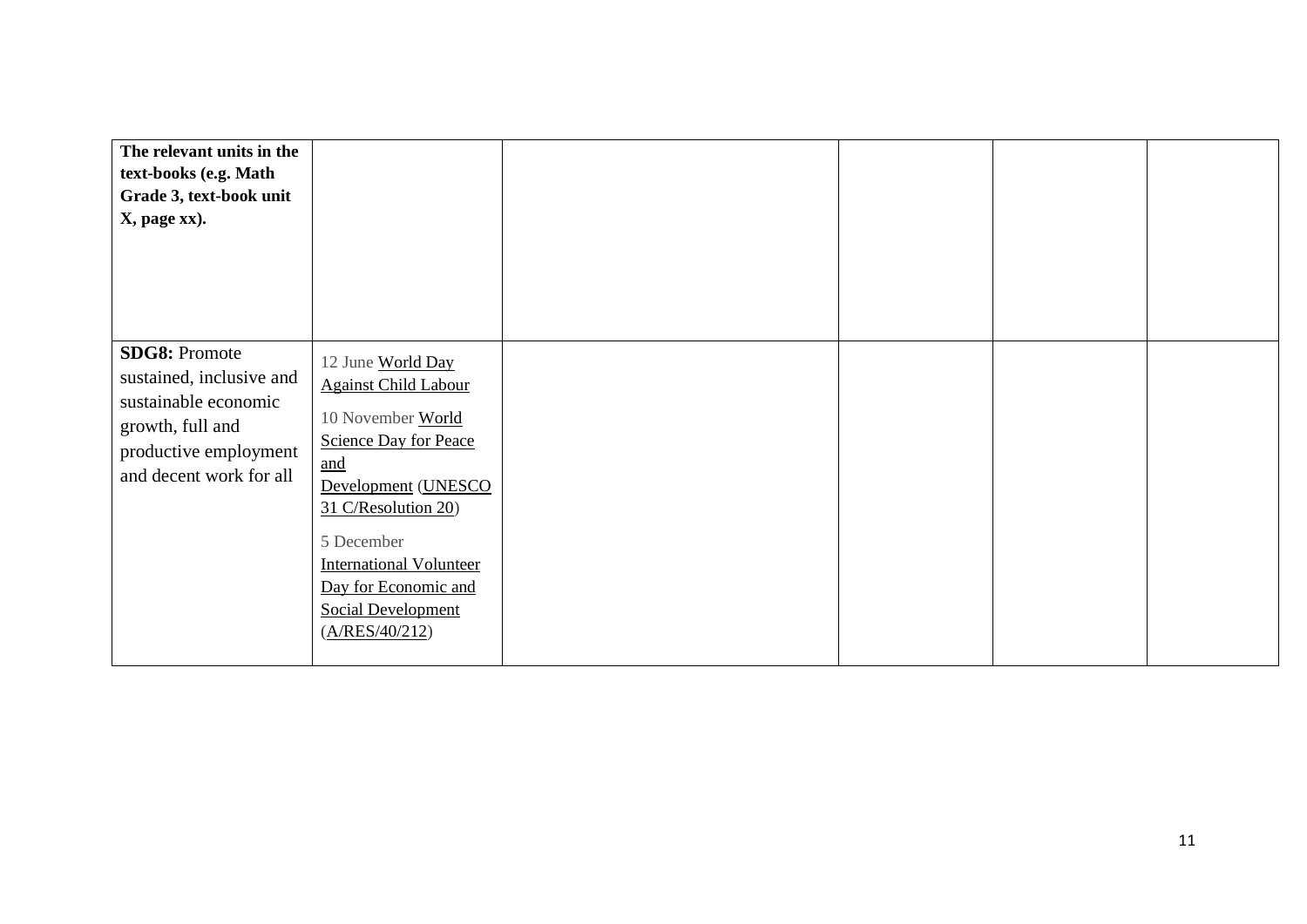| What competences             |                    |  |  |
|------------------------------|--------------------|--|--|
| encompassing                 |                    |  |  |
| knowledge, skills,           |                    |  |  |
| attitudes/values and/or      |                    |  |  |
| capacities are developed     |                    |  |  |
| through the suggested        |                    |  |  |
| activity?                    |                    |  |  |
| The relevant units in the    |                    |  |  |
| text-books (e.g. Math        |                    |  |  |
| Grade 3, text-book unit      |                    |  |  |
| X, page xx).                 |                    |  |  |
|                              |                    |  |  |
|                              |                    |  |  |
|                              |                    |  |  |
| <b>SDG9: Build resilient</b> | 21 April World     |  |  |
| infrastructure, promote      | Creativity and     |  |  |
| inclusive and                | Innovation         |  |  |
| sustainable                  | Day (A/RES/71/284) |  |  |
| industrialization and        |                    |  |  |
| foster innovation            |                    |  |  |
|                              |                    |  |  |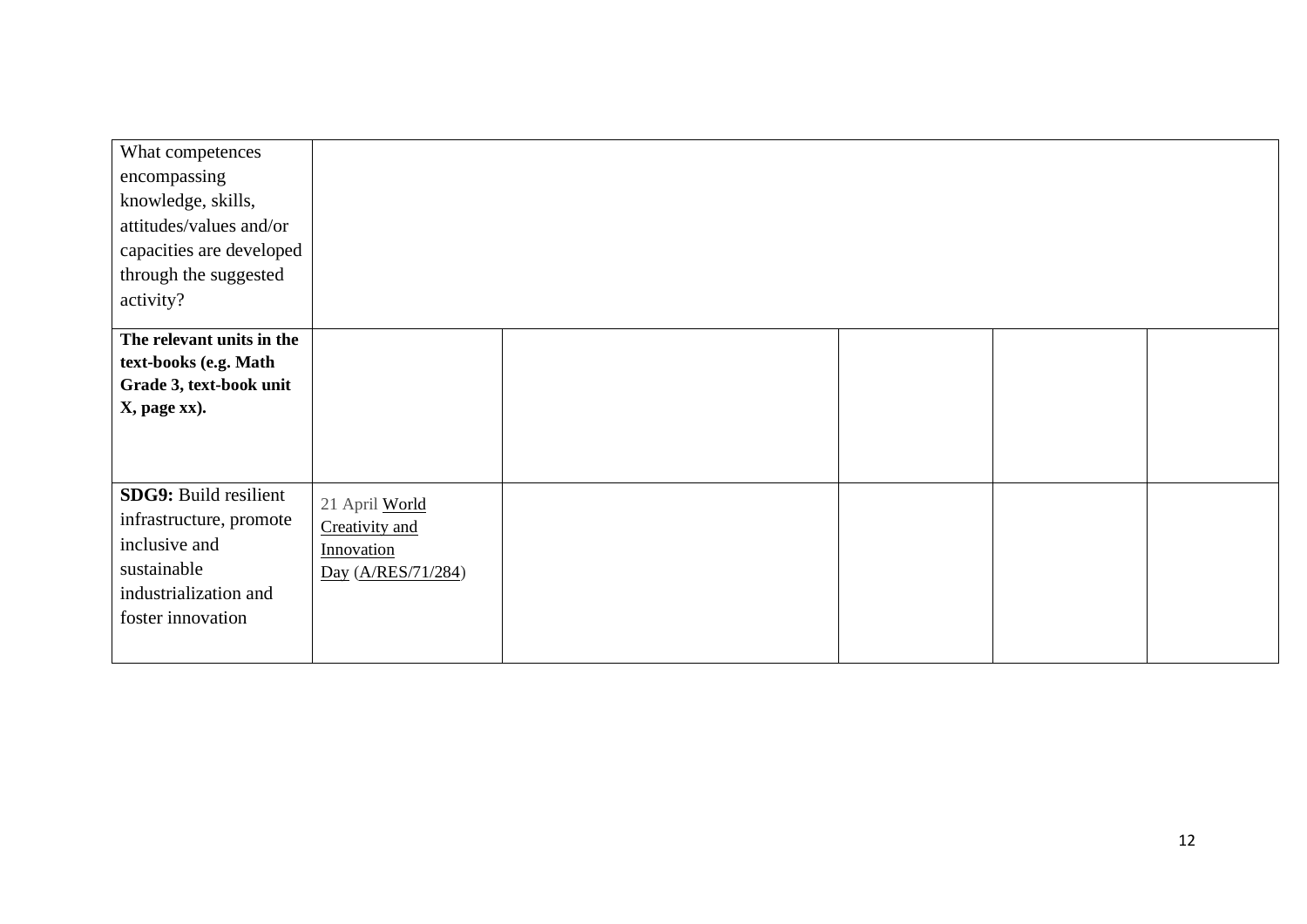| What competences          |                       |  |  |
|---------------------------|-----------------------|--|--|
| encompassing              |                       |  |  |
| knowledge, skills,        |                       |  |  |
| attitudes/values and/or   |                       |  |  |
| capacities are developed  |                       |  |  |
| through the suggested     |                       |  |  |
| activity?                 |                       |  |  |
|                           |                       |  |  |
| The relevant units in the |                       |  |  |
| text-books (e.g. Math     |                       |  |  |
| Grade 3, text-book unit   |                       |  |  |
| X, page xx).              |                       |  |  |
|                           |                       |  |  |
| <b>SDG10: Reduce</b>      | 20 June World Refugee |  |  |
| inequality within and     | Day (A/RES/55/76)     |  |  |
| among countries           | 30 July International |  |  |
|                           | Day of Friendship     |  |  |
|                           | (A/RES/65/275)        |  |  |
|                           |                       |  |  |
|                           |                       |  |  |
| What competences          |                       |  |  |
| encompassing              |                       |  |  |
| knowledge, skills,        |                       |  |  |
| attitudes/values and/or   |                       |  |  |
| capacities are developed  |                       |  |  |
| through the suggested     |                       |  |  |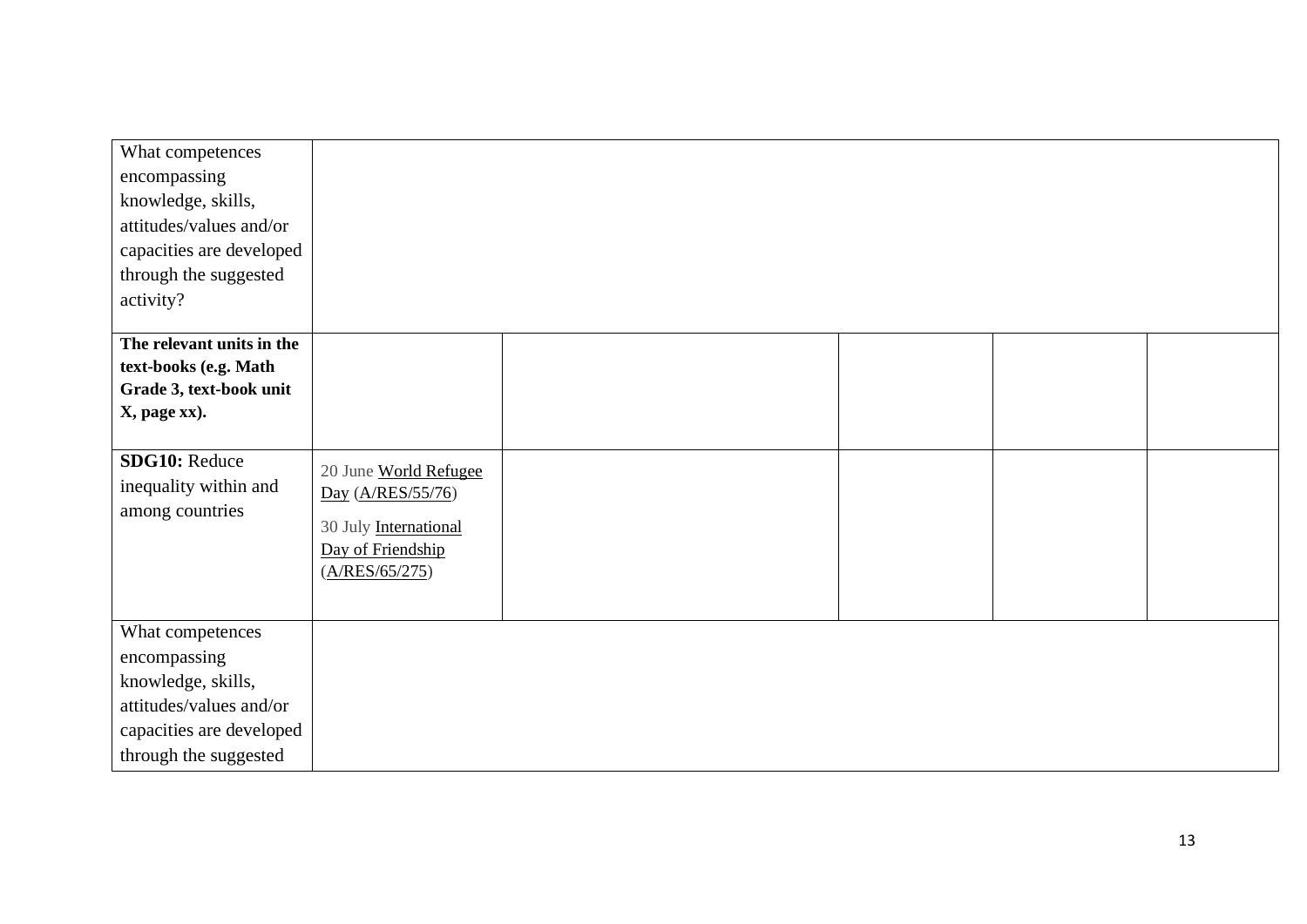| activity?                                                                                     |  |  |  |
|-----------------------------------------------------------------------------------------------|--|--|--|
| The relevant units in the<br>text-books (e.g. Math<br>Grade 3, text-book unit<br>X, page xx). |  |  |  |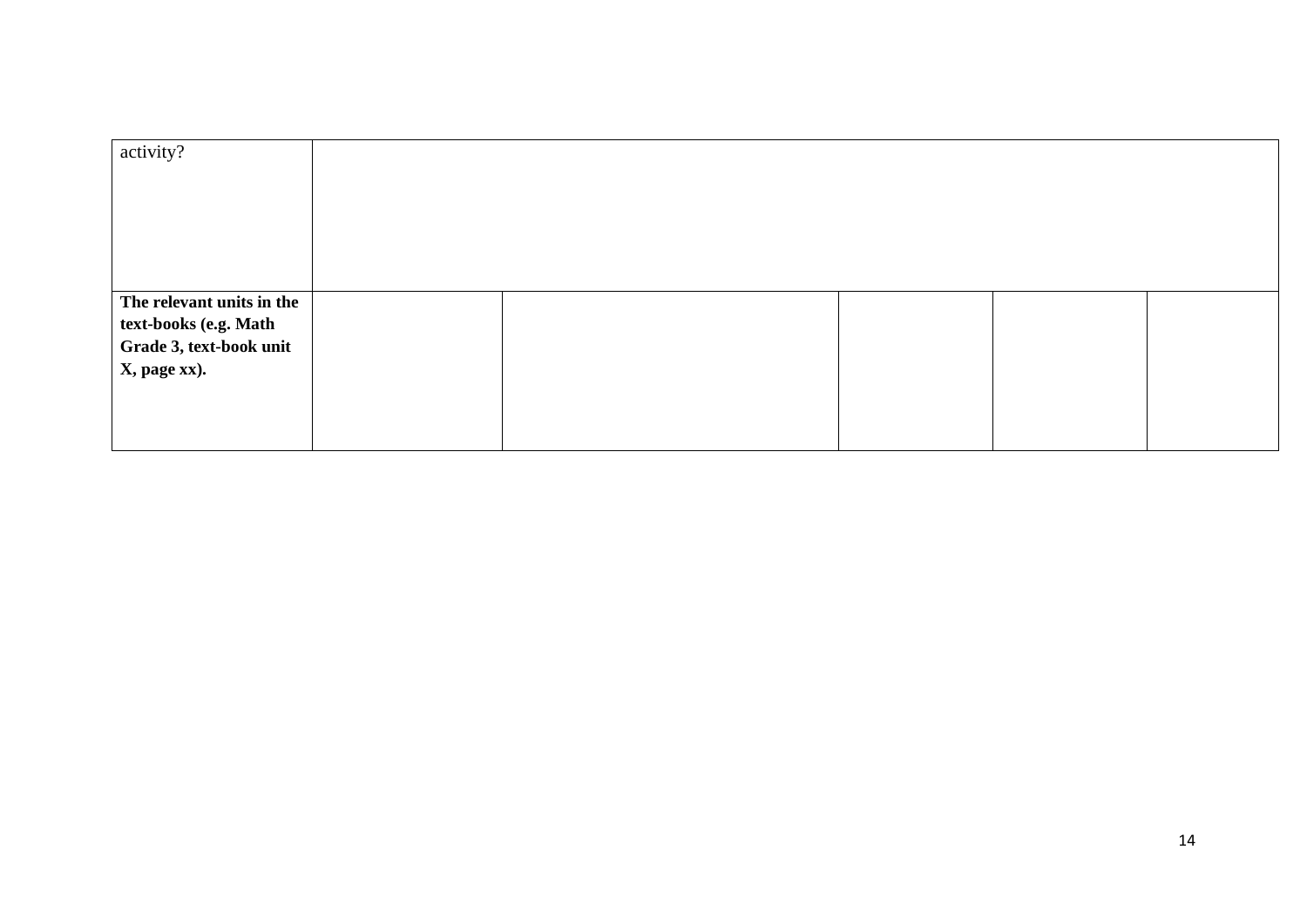| <b>SDG11:</b> Make cities<br>and human settlements<br>inclusive, safe, resilient<br>and sustainable                                                 | 3 June World Bicycle<br>Day (A/RES/72/272)<br>26 September<br>International Day for the<br><b>Total Elimination of</b><br><b>Nuclear Weapons</b><br>(A/RES/68/32)<br>2 October International<br>Day of Non-Violence<br>(A/RES/61/271)<br>31 October World Cities<br>Day (A/RES/68/239) |
|-----------------------------------------------------------------------------------------------------------------------------------------------------|----------------------------------------------------------------------------------------------------------------------------------------------------------------------------------------------------------------------------------------------------------------------------------------|
| What competences<br>encompassing<br>knowledge, skills,<br>attitudes/values and/or<br>capacities are developed<br>through the suggested<br>activity? |                                                                                                                                                                                                                                                                                        |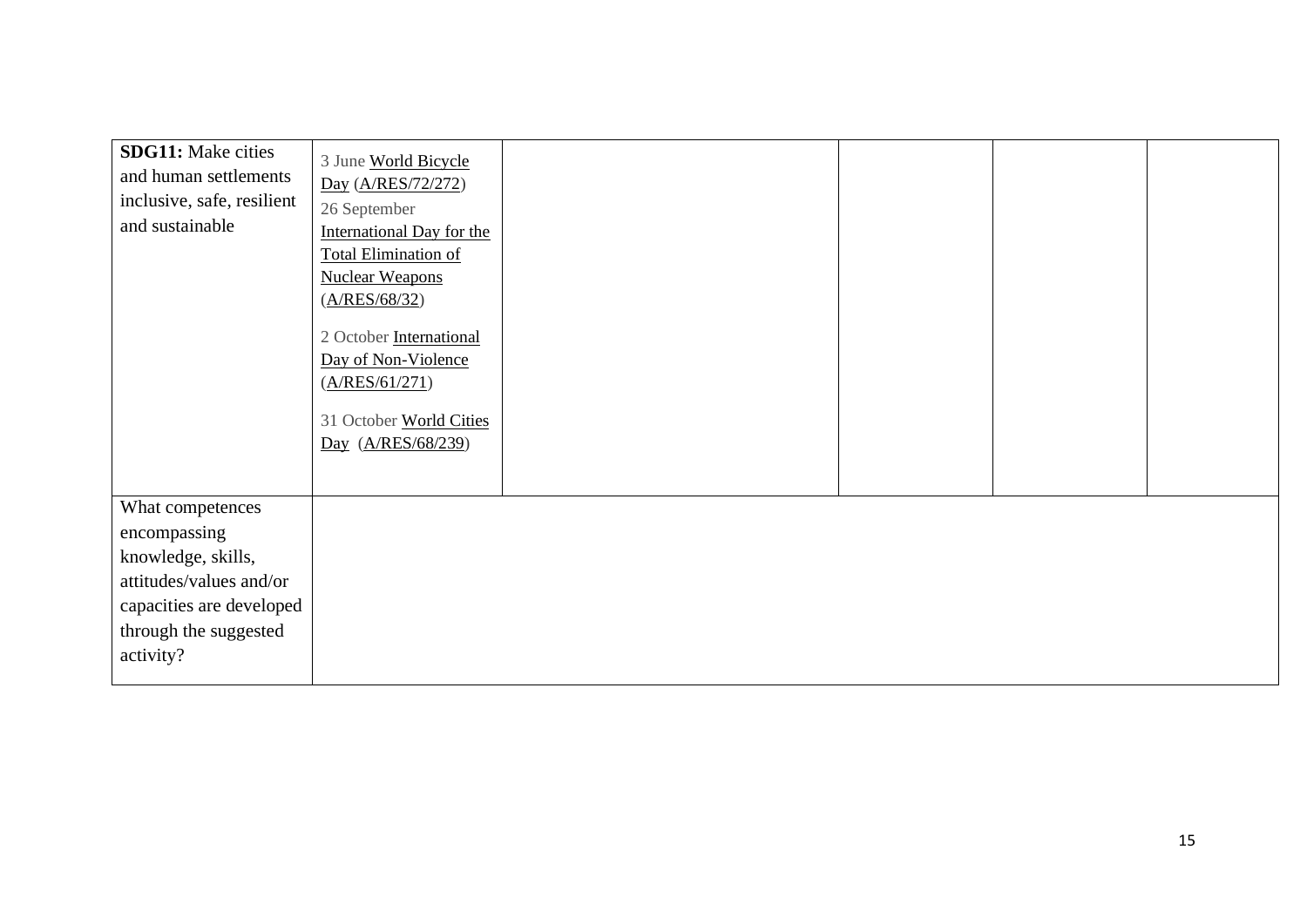| The relevant units in the |                                    |  |  |
|---------------------------|------------------------------------|--|--|
| text-books (e.g. Math     |                                    |  |  |
| Grade 3, text-book unit   |                                    |  |  |
| X, page xx).              |                                    |  |  |
|                           |                                    |  |  |
| <b>SDG12: Ensure</b>      | 16 September                       |  |  |
| sustainable consumption   | <b>International Day for the</b>   |  |  |
| and production patterns   | Preservation of the<br>Ozone Layer |  |  |
|                           | (A/RES/49/114)                     |  |  |
|                           |                                    |  |  |
|                           |                                    |  |  |
| What competences          |                                    |  |  |
| encompassing              |                                    |  |  |
| knowledge, skills,        |                                    |  |  |
| attitudes/values and/or   |                                    |  |  |
| capacities are developed  |                                    |  |  |
| through the suggested     |                                    |  |  |
| activity?                 |                                    |  |  |
|                           |                                    |  |  |
| The relevant units in the |                                    |  |  |
| text-books (e.g. Math     |                                    |  |  |
| Grade 3, text-book unit   |                                    |  |  |
| X, page xx).              |                                    |  |  |
|                           |                                    |  |  |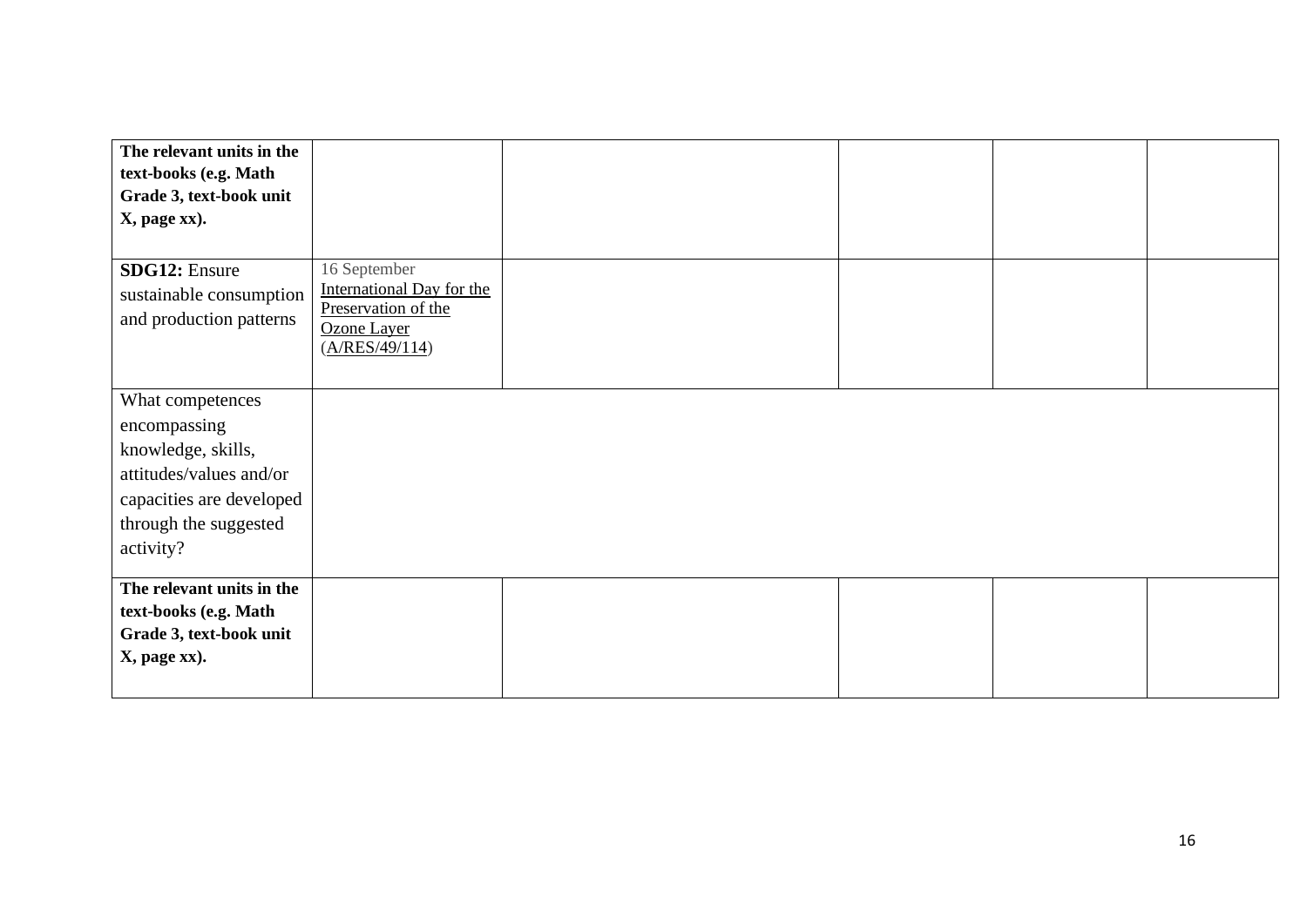| SDG13: Take urgent        |                        |  |  |
|---------------------------|------------------------|--|--|
| action to combat climate  | 22 April International |  |  |
|                           | Mother Earth Day       |  |  |
| change and its impacts    | (A/RES/63/278)         |  |  |
|                           |                        |  |  |
|                           | 5 June World           |  |  |
|                           | Environment            |  |  |
|                           | Day (A/RES/2994        |  |  |
|                           | (XXVII)                |  |  |
|                           |                        |  |  |
|                           | 5 November World       |  |  |
|                           | Tsunami Awareness      |  |  |
|                           | Day (A/RES/70/203)     |  |  |
|                           |                        |  |  |
| What competences          |                        |  |  |
| encompassing              |                        |  |  |
| knowledge, skills,        |                        |  |  |
| attitudes/values and/or   |                        |  |  |
|                           |                        |  |  |
| capacities are developed  |                        |  |  |
| through the suggested     |                        |  |  |
| activity?                 |                        |  |  |
|                           |                        |  |  |
| The relevant units in the |                        |  |  |
| text-books (e.g. Math     |                        |  |  |
| Grade 3, text-book unit   |                        |  |  |
|                           |                        |  |  |
| X, page xx).              |                        |  |  |
|                           |                        |  |  |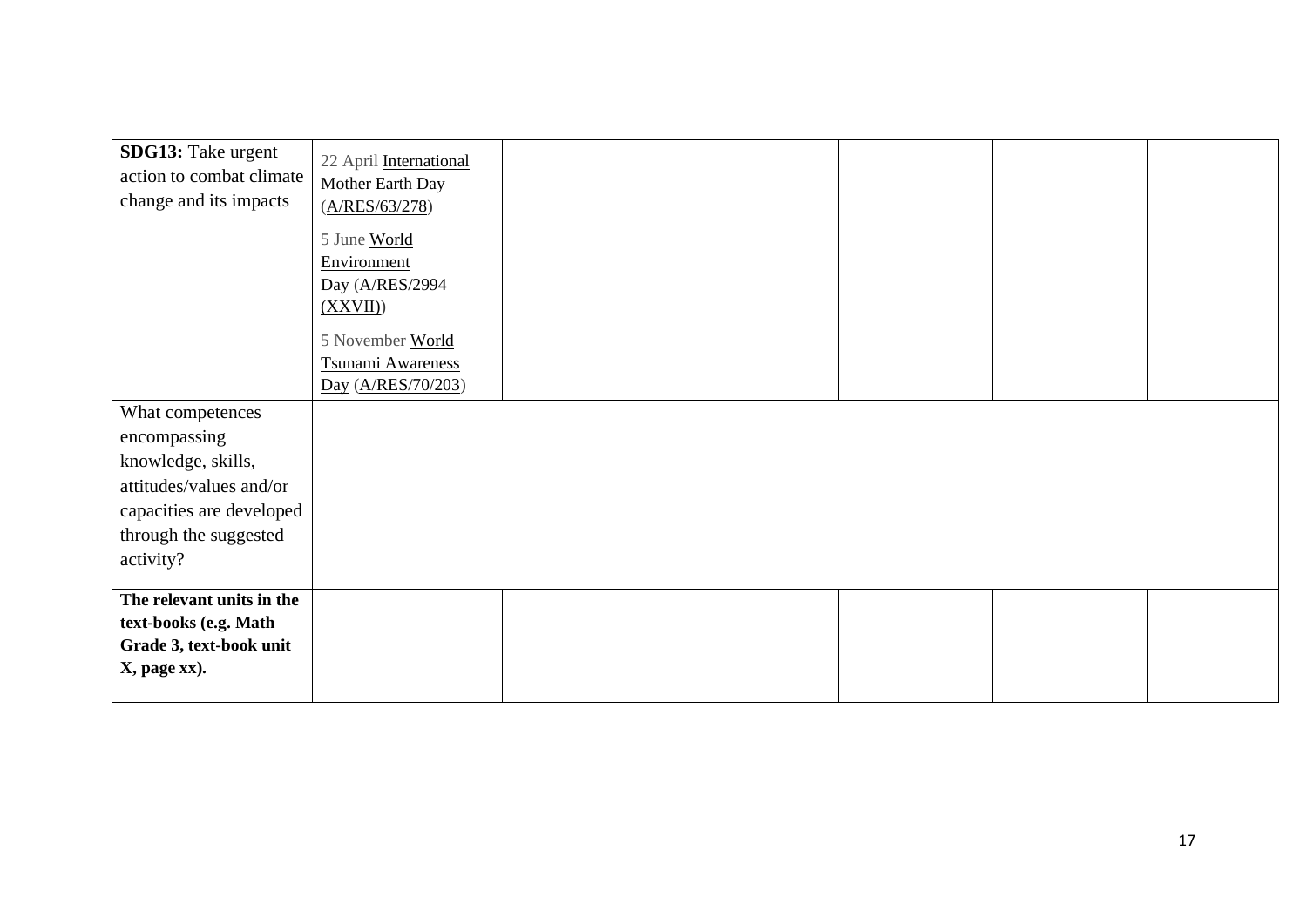| <b>SDG14:</b> Conserve and<br>sustainably use the<br>oceans, seas and marine<br>resources for<br>sustainable development                            | 22 March World Water<br>Day (A/RES/47/193)<br>8 June World Oceans<br>Day (A/RES/63/111) |  |  |
|-----------------------------------------------------------------------------------------------------------------------------------------------------|-----------------------------------------------------------------------------------------|--|--|
| What competences<br>encompassing<br>knowledge, skills,<br>attitudes/values and/or<br>capacities are developed<br>through the suggested<br>activity? |                                                                                         |  |  |
| The relevant units in the<br>text-books (e.g. Math<br>Grade 3, text-book unit<br>X, page xx).                                                       |                                                                                         |  |  |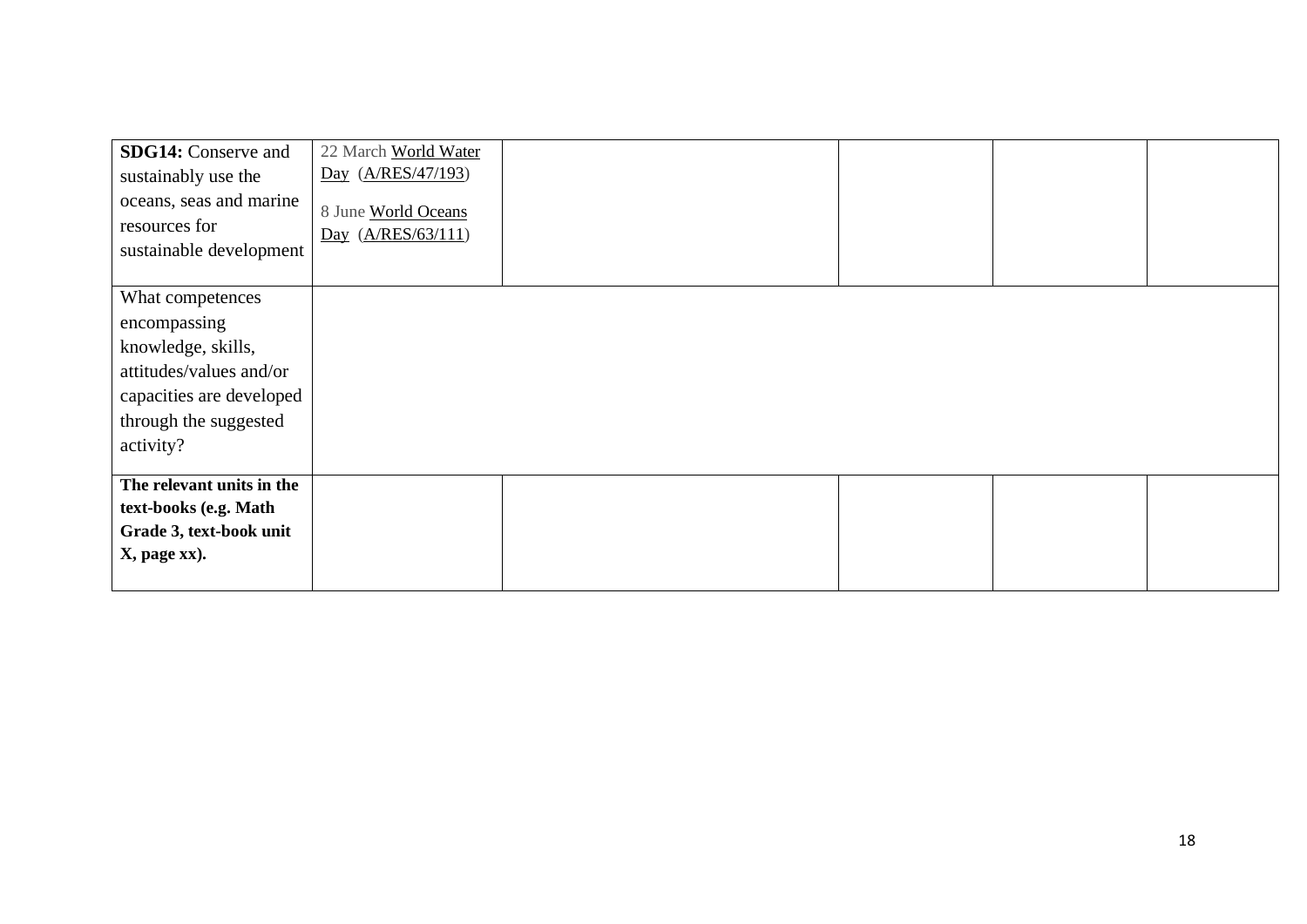| SDG15: Protect, restore   | 3 March World Wildlife        |  |  |
|---------------------------|-------------------------------|--|--|
| and promote sustainable   | Day (A/RES/68/205)            |  |  |
| use of terrestrial        | 21 March International        |  |  |
| ecosystems, sustainably   | Day of Forests                |  |  |
| manage forests, combat    | (A/RES/67/200)                |  |  |
| desertification, and halt |                               |  |  |
| and reverse land          | 29 June International         |  |  |
| degradation and halt      | Day of the                    |  |  |
| biodiversity loss         | Tropics (A/RES/70/267)        |  |  |
|                           | 17 June World Day to          |  |  |
|                           | <b>Combat Desertification</b> |  |  |
|                           | and                           |  |  |
|                           | Drought $(A/RES/49/115)$      |  |  |
|                           |                               |  |  |
|                           |                               |  |  |
| What competences          |                               |  |  |
| encompassing              |                               |  |  |
| knowledge, skills,        |                               |  |  |
| attitudes/values and/or   |                               |  |  |
| capacities are developed  |                               |  |  |
| through the suggested     |                               |  |  |
| activity?                 |                               |  |  |
|                           |                               |  |  |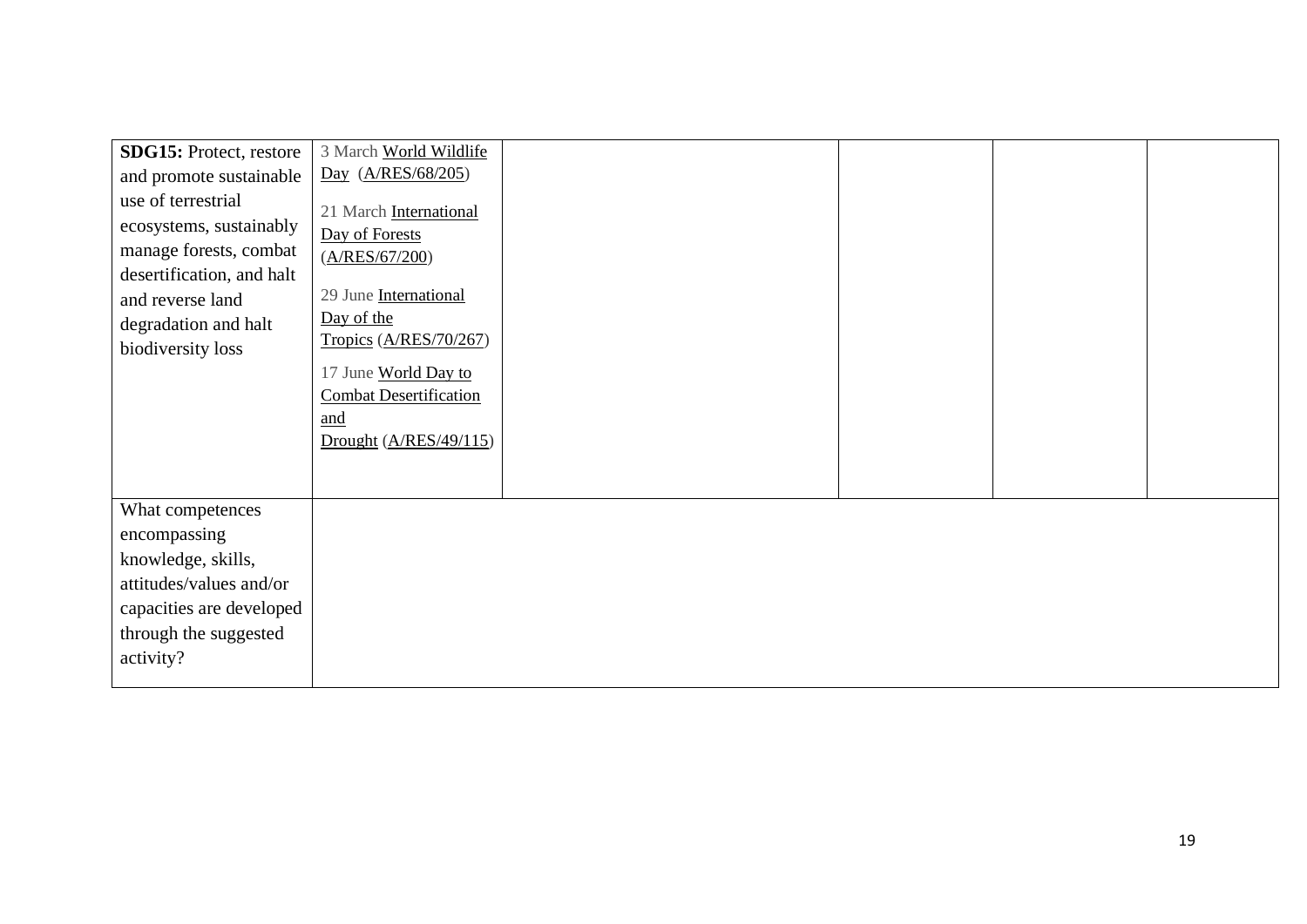| The relevant units in the                       |                                    |  |  |
|-------------------------------------------------|------------------------------------|--|--|
| text-books (e.g. Math                           |                                    |  |  |
| Grade 3, text-book unit                         |                                    |  |  |
| X, page xx).                                    |                                    |  |  |
|                                                 |                                    |  |  |
| <b>SDG16: Promote</b><br>peaceful and inclusive | 1 March Zero<br>Discrimination Day |  |  |
|                                                 | [UNAIDS]                           |  |  |
| societies for sustainable                       |                                    |  |  |
| development, provide                            | 21 March International             |  |  |
| access to justice for all                       | Day for the Elimination            |  |  |
| and build effective,                            | of Racial Discrimination           |  |  |
| accountable and                                 | (A/RES/2142 (XXI)                  |  |  |
| inclusive institutions at                       |                                    |  |  |
| all levels                                      | 16 May International               |  |  |
|                                                 | Day of Living Together             |  |  |
|                                                 | $\frac{\text{in}}{\ }$             |  |  |
|                                                 | Peace (A/RES/72/130)               |  |  |
|                                                 | 21 May World Day for               |  |  |
|                                                 | <b>Cultural Diversity for</b>      |  |  |
|                                                 | Dialogue and                       |  |  |
|                                                 | Development                        |  |  |
|                                                 | (A/RES/57/249)                     |  |  |
|                                                 | <b>19 June International</b>       |  |  |
|                                                 | <b>Day for the Elimination</b>     |  |  |
|                                                 | of Sexual Violence in              |  |  |
|                                                 | <b>Conflict</b>                    |  |  |
|                                                 |                                    |  |  |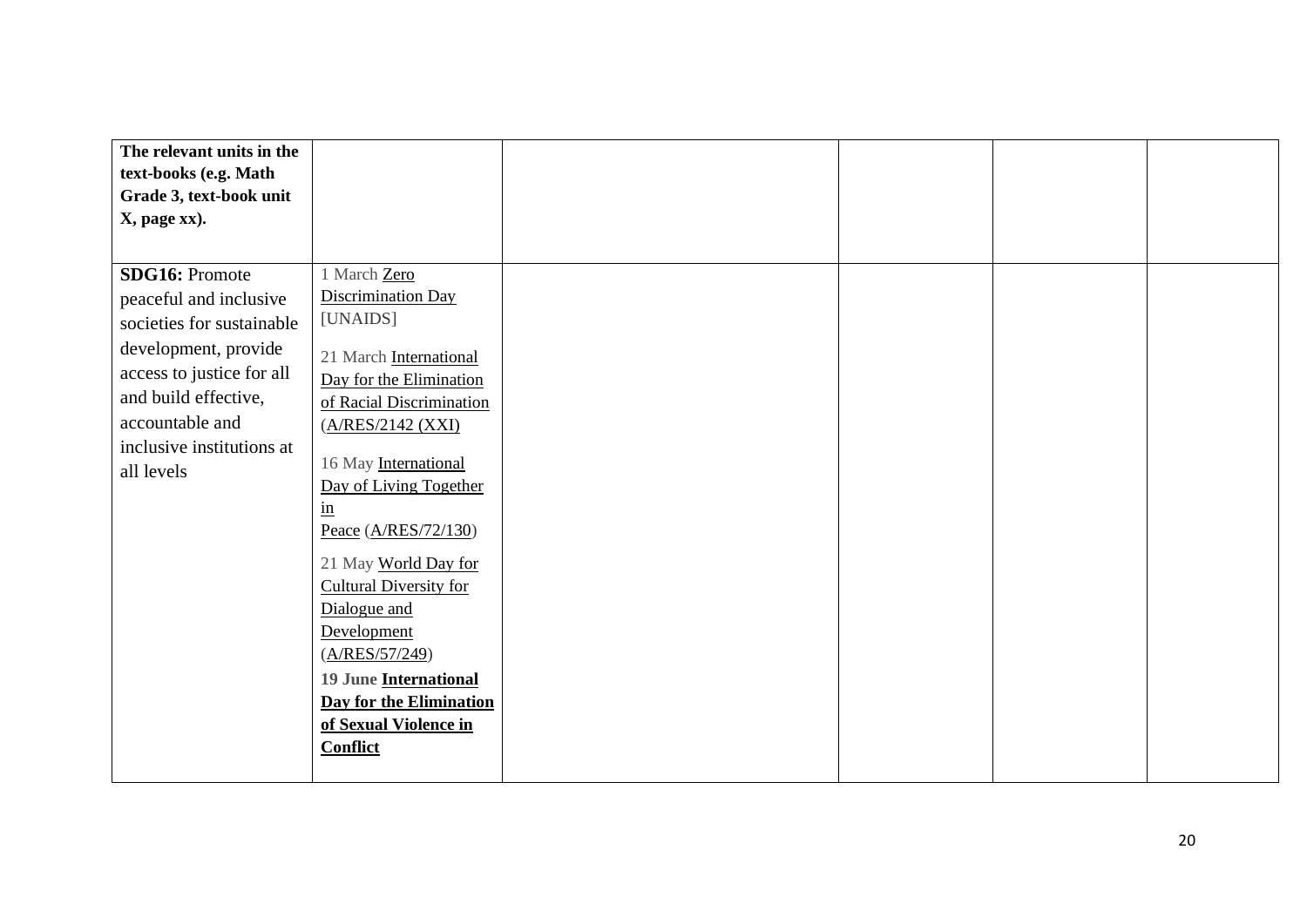|                           | (A/RES/69/293)<br>21 September<br><b>International Day of</b><br>Peace $(A/RES/36/67)$<br>(A/RES/55/282) |  |  |
|---------------------------|----------------------------------------------------------------------------------------------------------|--|--|
| What competences          |                                                                                                          |  |  |
|                           |                                                                                                          |  |  |
| encompassing              |                                                                                                          |  |  |
| knowledge, skills,        |                                                                                                          |  |  |
| attitudes/values and/or   |                                                                                                          |  |  |
| capacities are developed  |                                                                                                          |  |  |
| through the suggested     |                                                                                                          |  |  |
| activity?                 |                                                                                                          |  |  |
|                           |                                                                                                          |  |  |
| The relevant units in the |                                                                                                          |  |  |
| text-books (e.g. Math     |                                                                                                          |  |  |
| Grade 3, text-book unit   |                                                                                                          |  |  |
| X, page xx).              |                                                                                                          |  |  |
|                           |                                                                                                          |  |  |
|                           |                                                                                                          |  |  |
|                           |                                                                                                          |  |  |
|                           |                                                                                                          |  |  |
|                           |                                                                                                          |  |  |
|                           |                                                                                                          |  |  |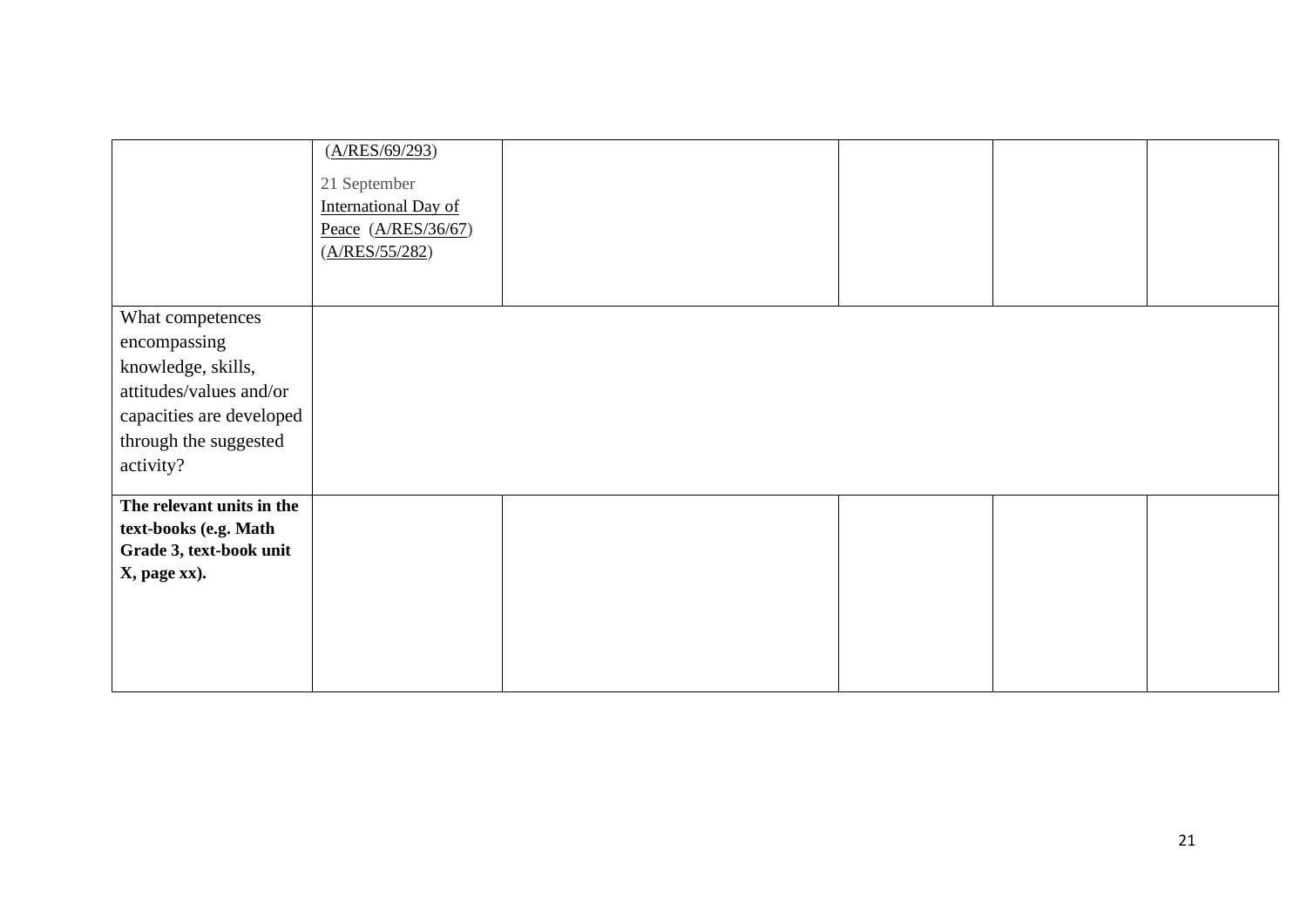| SDG17: Strengthen the<br>means of<br>implementation and<br>revitalize the global<br>partnership for<br>sustainable development                      | 12 September United<br>Nations Day for South-<br><b>South Cooperation</b><br>(A/RES/58/220)<br>24 October United<br><b>Nations Day</b><br>(A/RES/168)<br>$(II)$ ; A/RES/2782<br>(XXVI)<br>20 December<br><b>International Human</b><br><b>Solidarity Day</b><br>(A/RES/60/209) |
|-----------------------------------------------------------------------------------------------------------------------------------------------------|--------------------------------------------------------------------------------------------------------------------------------------------------------------------------------------------------------------------------------------------------------------------------------|
| What competences<br>encompassing<br>knowledge, skills,<br>attitudes/values and/or<br>capacities are developed<br>through the suggested<br>activity? |                                                                                                                                                                                                                                                                                |